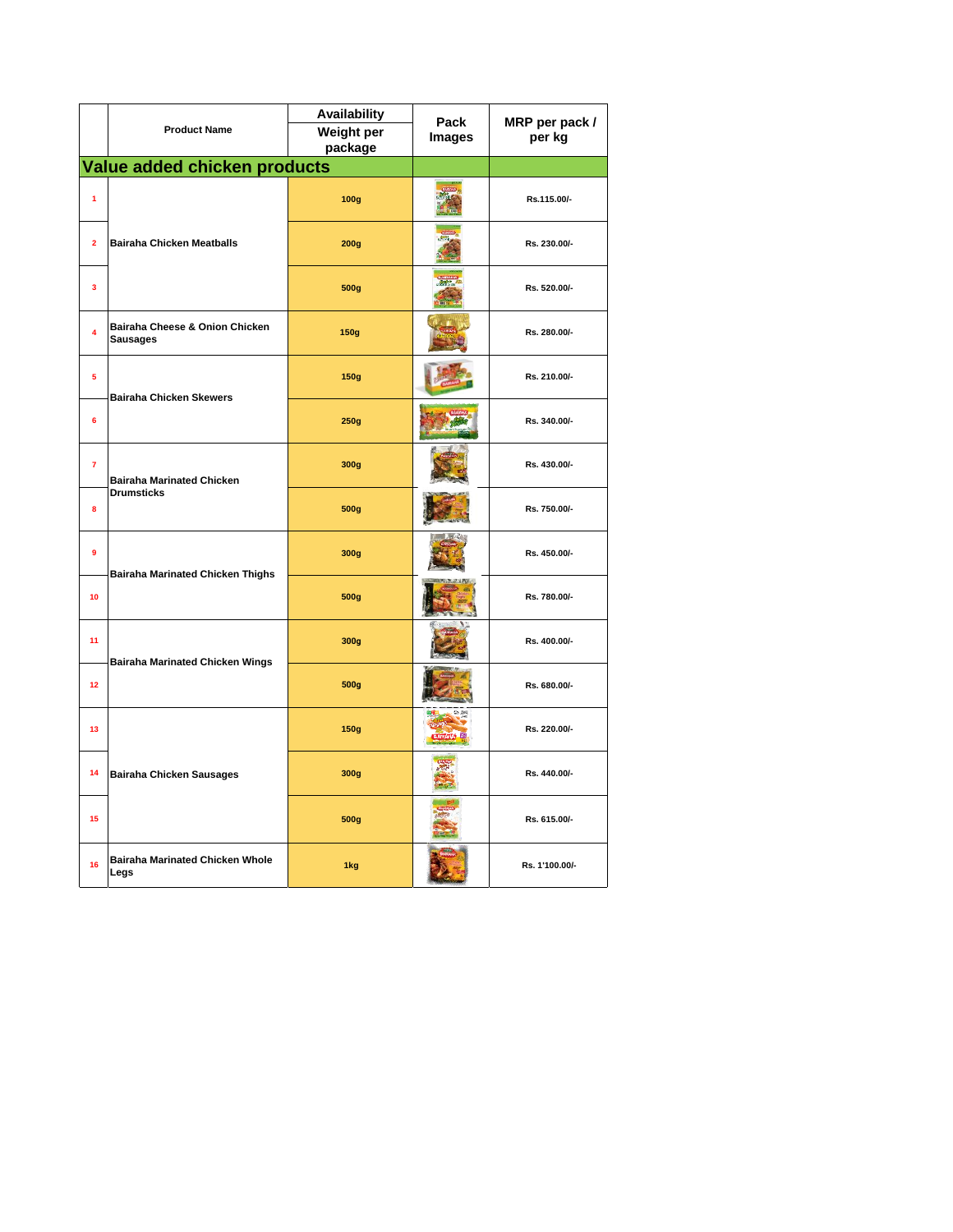| 17 | <b>Bairaha Chicken Munch</b>                | 150g        | Rs. 235.00/- |
|----|---------------------------------------------|-------------|--------------|
| 18 |                                             | 300g        | Rs. 400.00/- |
| 19 | Bairaha Chicken Bockwurst                   | 300g        | Rs. 410.00/- |
| 20 |                                             | 500g        | Rs. 610.00/- |
| 21 | Bairaha Chicken Burger                      | 250g        | Rs. 300.00/- |
| 22 |                                             | 500g        | Rs. 500.00/- |
| 23 | <b>Bairaha Chicken Sandwich Slices</b>      | <b>150g</b> | Rs. 320.00/- |
| 24 | Bairaha Chicken Cheese Nuggets              | 240g        | Rs. 430.00/- |
| 25 | Bairaha Chicken Kochchi Bites               | 210g        | Rs. 360.00/- |
| 26 | Bairaha Chicken Mini Kievs                  | 240g        | Rs. 420.00/- |
| 27 | Bairaha Chicken Kuruma Breast               | 300g        | Rs. 400.00/- |
| 28 | Bairaha Chicken Kuruma<br><b>Drumsticks</b> | 300g        | Rs. 400.00/- |
| 29 | <b>Bairaha Marinated Roast Chicken</b>      | 600g        | Rs. 600.00/- |